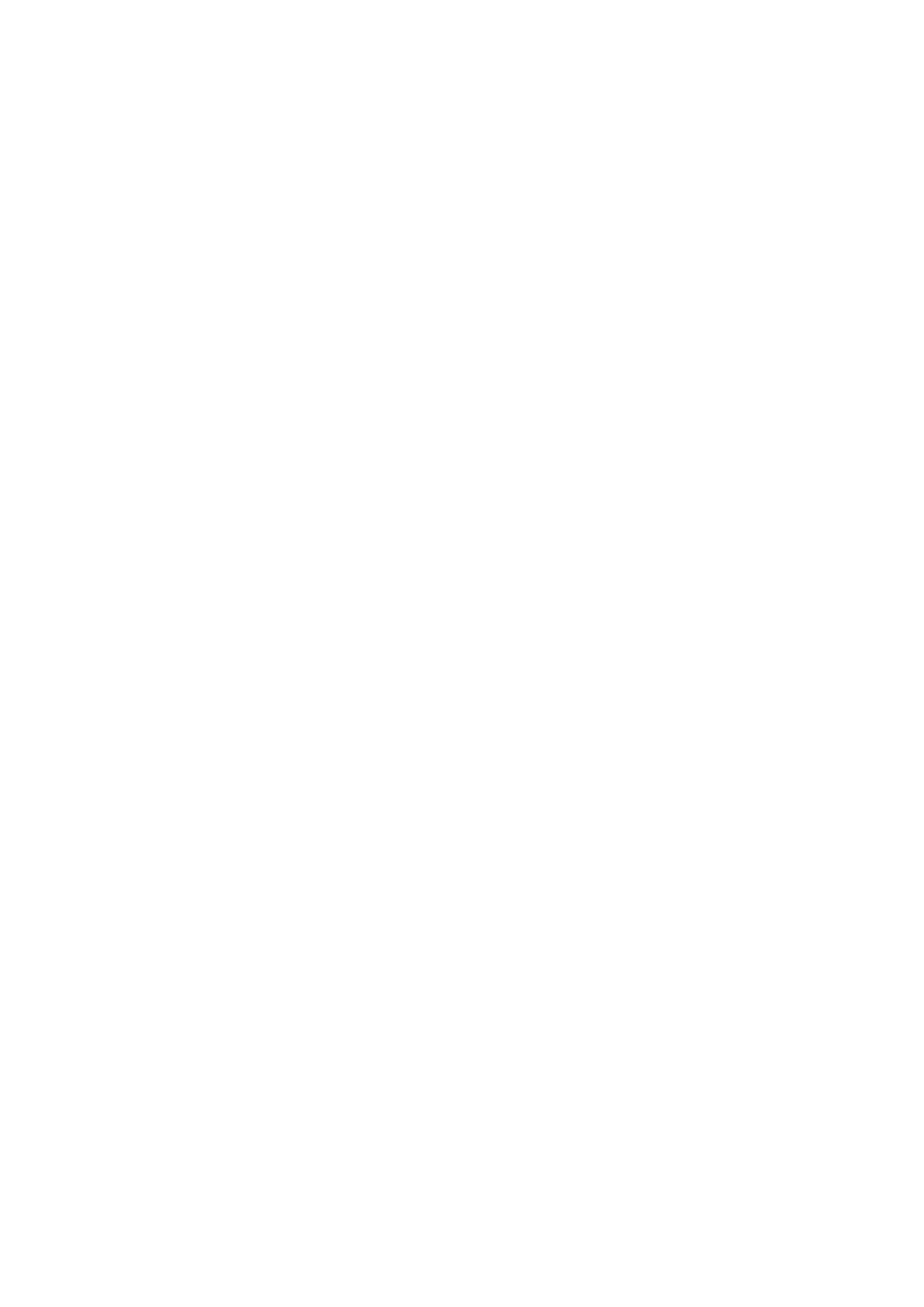оспорване, по дефиницията на чл. 75, ал. 1 от АПК, чл. 7, ал. 2 и чл. 8 от ЗНА, както и чл. 21, ал. 2 от ЗМСМА съставлява подзаконов нормативен акт. Съобразно разпоредбите на чл. 185, ал. 1 и чл. 187, ал. 1 от АПК подзаконовият нормативен акт подлежи на безсрочно оспорване пред съда, като с оглед текста на чл. 186, ал. 2 от АПК това важи и за прокурора, който може да подаде протест срещу акта.

Разгледан по същество, протестът е основателен по следните съображения:

Наредбата за определянето и администрирането на местните такси и цени на услуги на територията на община Тервел (л. 22 - 36, по нататък само Наредбата) е приета с решение на Общинския съвет № 12 - 165 по Протокол № 12 от 21.12.2017 г. на основание чл. 21, ал. 2 от Закона за местното самоуправление и местната администрация (ЗМСМА), във връзка с чл. 9 от Закона за местните данъци и такси (ЗМДТ) и е влязла в сила на 01.01.2018 г., като е изменена в частта на чл. 49 с Решение № 1 - 11 по Протокол № 1 от 30.01.2018 г.

По делото са приложени доказателства, от които се установява, че е спазена процедурата по приемане на Наредбата. Видно от разпечатката на л. 21, проектът за Наредба е бил публикуван в съответния срок на интернет страницата на общината, съобразно изискванията на чл. 26, ал. 2 от Закона за нормативните актове. Предложението за приемане на нова Наредба е направено от Кмета на община Тервел, като в същото са изложени мотивите и причините, поради които се налага приемане на нова Наредба със съответния предмет, съответно целите, които се поставят с нейното приемане. (л. 127 - 129) Представена е Покана до общинските съветници с дневен ред, в който е включено като точка първа разглеждането на проект за приема на съответната Наредба. (л. 104) Проектът е обсъден на заседание на Постоянните комисии "Бюджет, финанси, икономика, програми" регионални И национални  $\rm H$ европейски фондове, "Инфраструктура, транспорт и общинска собственост", както и ПК спорт, социална политика, "Образование, здравеопазване, култура, вероизповедание и туризъм" и "Обществен ред, устройство на територията и екология". (л. 121 - 126) На проведеното заседание на 21.12.2017 г. са присъствали всичките 21 съветници (л. 106) След проведеното обсъждане, гласуване на изменения в проекта, с 14 гласа "за", 3 гласа "против" и 3 гласа "въздържал се" е приета Наредбата от присъствалите към момента на гласуването общински съветници.

С оглед горното оспорените текстове като част от Наредбата ca приети от компетентен орган, в писмена форма, при спазване на изискванията за кворум и начин на гласуване, регламентирани в чл. 27, ал. 4 и ал. 5 от ЗМСМА. Налице е удостоверяване и обнародване по предвидения за това ред. С оглед на това съдът намира, че оспорените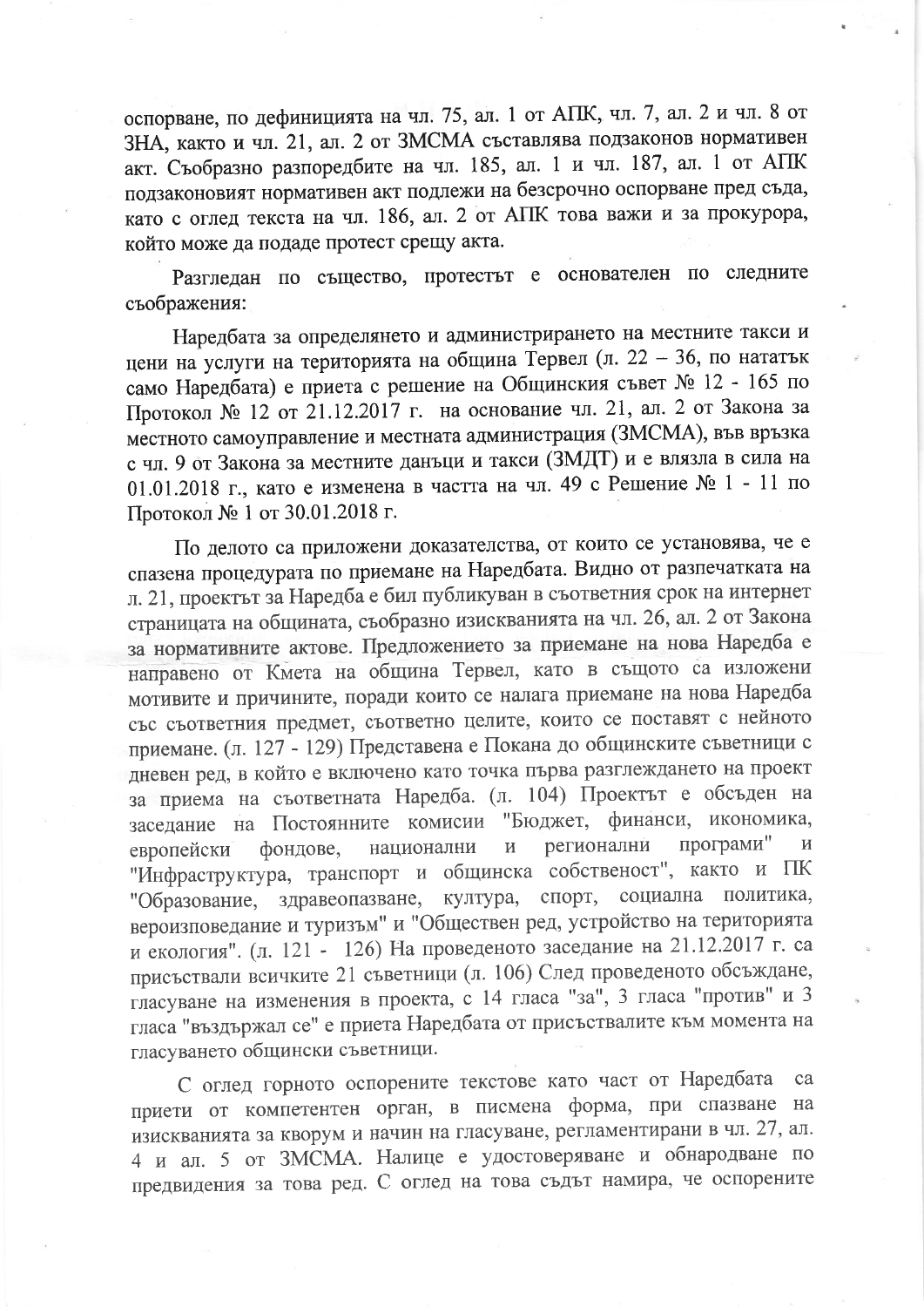разпоредби са част от валиден нормативен административен акт, действащ към момента на оспорването.

При преценката за съответствието обаче на оспорените разпоредби с материалния закон съдът счита, че те противоречат на нормативен акт от по - висока степен, в какъвто смисъл протестът се явява основателен. Това е така, защото:

С т. 15 от Приложение № 5, формулирана по следния начин: "Съставяне на актове за гражданско състояние на български граждани, които имат актове, съставени в чужбина", се предвижда заплащане на такса за административна услуга в размер на 10.00 лв.

С т. 33 от Приложение № 5, формулирана по следния начин: "Признаване и изпълнение на съдебно решение или друг акт на чуждестранен съд или друг орган", се предвижда такса за административна услуга също в размер на 10.00 лв.

Правото на общинските съвети да издават наредби, с които да уреждат съобразно нормативните актове от по - висока степен, неуредени от тях обществени отношения с местно значение, е регламентирано в чл. 8 от ЗНА. Подзаконовите нормативни актове, приемани от общинските съвети, се основават на нормативните актове от по - висока степен. Те могат да уреждат обществени отношения от местно значение, само и единствено при условията и границите, определени от по - високия по степен нормативен акт, като детайлизират неговото приложение. С текста на чл. 9 от ЗМДТ е установено, че "определянето и администрирането на местните такси и цени на услуги се осъществява с Наредба". В изпълнение на тази норма, Общински съвет - Тервел е приел Наредбата за определяне и администриране на местни такси и цени на услуги.

По отношение т. 15 от Приложение № 5:

С нормата на чл. 34, ал. 1 от Закона за гражданската регистрация е разписано, че актовете за гражданско състояние на лицата са: акт за раждане, акт за сключване на граждански брак и акт за смърт. Същевременно с разпоредбата на чл.110, ал. 2 от ЗМДТ законодателят е указал случаите, в които не се събира такса за извършване на административна услуга, а именно:

Не подлежат на таксуване следните услуги:

1. съставяне на акт за раждане и издаване на оригинално удостоверение за раждане;

2. съставяне на акт за граждански брак и издаване на оригинално удостоверение за сключен граждански брак;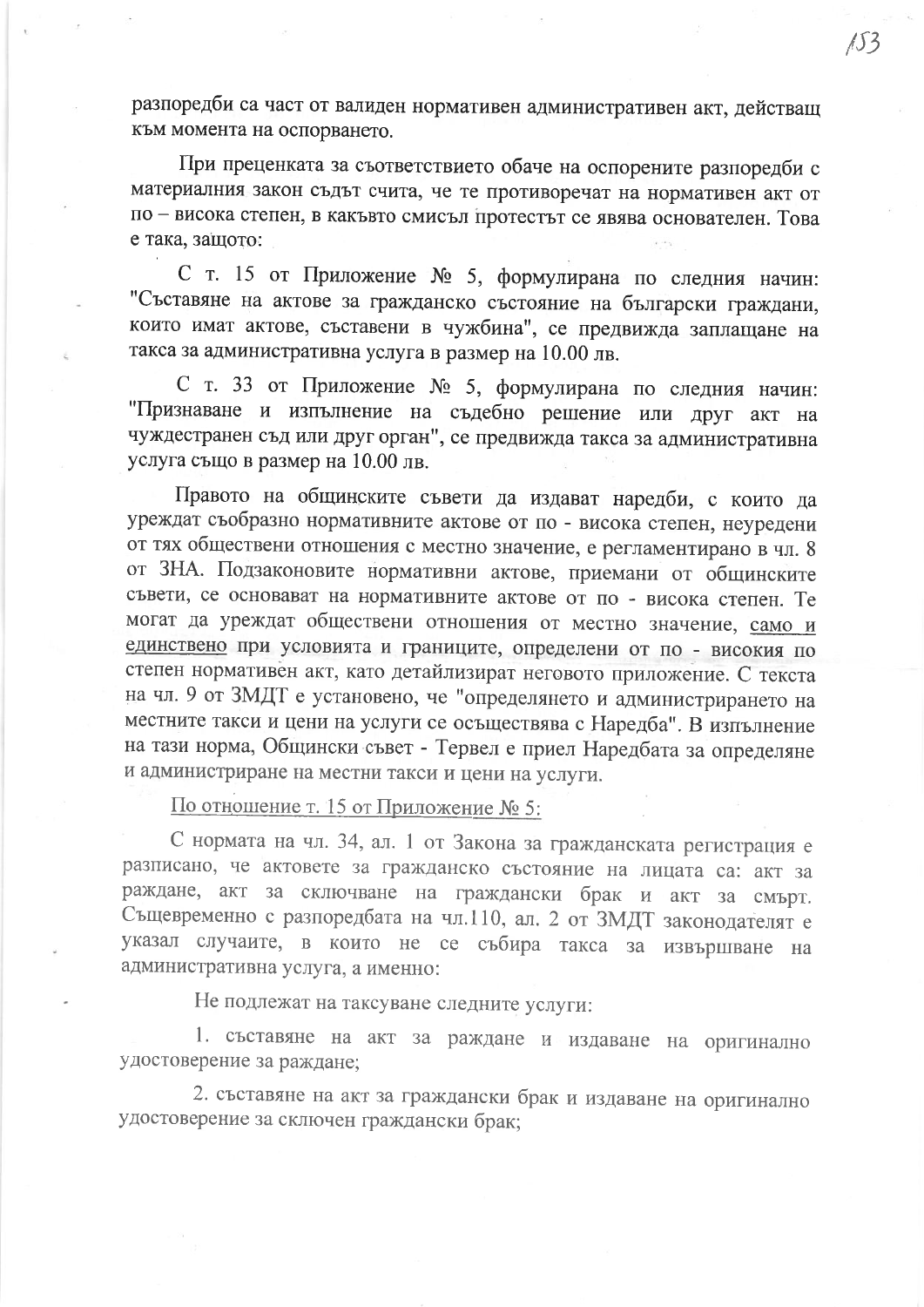3. съставяне на акт за смърт и издаване на препис - извлечение от него;

4. отбелязвания, допълвания и поправки в актовете за гражданско състояние;

5. учредяване на настойничество и назначаване на попечител;

6. поддържане на регистъра на населението;

7. отразяване на промяна на име в регистрите по гражданското състояние на населението;

8. издаване на удостоверение за наследствена пенсия.

По същия начин е уреден въпросът и в нормата на чл. 40, ал. 1 от Закона за гражданската регистрация, като е посочено, че актовете за гражданско състояние се издават безплатно. На заинтересуваните страни се издават безплатно удостоверения за раждане и сключен граждански брак и препис извлечение от акт за смърт по утвърдени образци. За издаването на удостоверения и преписи от тези актове за втори и следващ път се заплаща такса. Издаването на препис за служебно ползване е безплатно.

При така съпоставените норми се налага изводът, че не е налице законова норма, която да предвижда заплащане на такса за съставяне на актове за гражданско състояние на български граждани. Вярно е, че в случая текстът от т. 15 касае издаване на актове по гражданско състояние на български граждани, които имат съставени такива в чужбина за първи път. В тази връзка обаче следва да се имат предвид разпоредбите на чл. 69 - 72 от Закона за гражданската регистрация и чл. 4 от Наредба № РД - 02 -20 - 9 от 21.05.2012 г. за функционирането за единната система за гражданска регистрация, издадена от Министъра на регионалното развитие и благоустройството. Там е описана цялата процедура, при която гражданите на Република България, които се намират в чужбина, могат да поискат при спазване на българските или местните закони съставянето на актове за гражданско състояние, съответно действията на длъжностните лица от общините в тези случаи (чл. 72 от ЗГР). Никъде обаче няма предвидена такса за издаване на акт по гражданското състояние в България за първи път. При анализ на дадените от закона нормативни разрешения се налага изводът, че т. 15 от Приложение № 5 към Наредбата е незаконосъобразна, с оглед на което протестът се явява основателен и тя следва да бъде отменена.

По отношение т. 33 от Приложение № 5:

С приемането на Кодекса на международното частно право (КМЧП) се променя подсъдността по признаването, съответно отказ за признаване на чуждестранни съдебни решения и други документи, като в чл. 118, ал. 1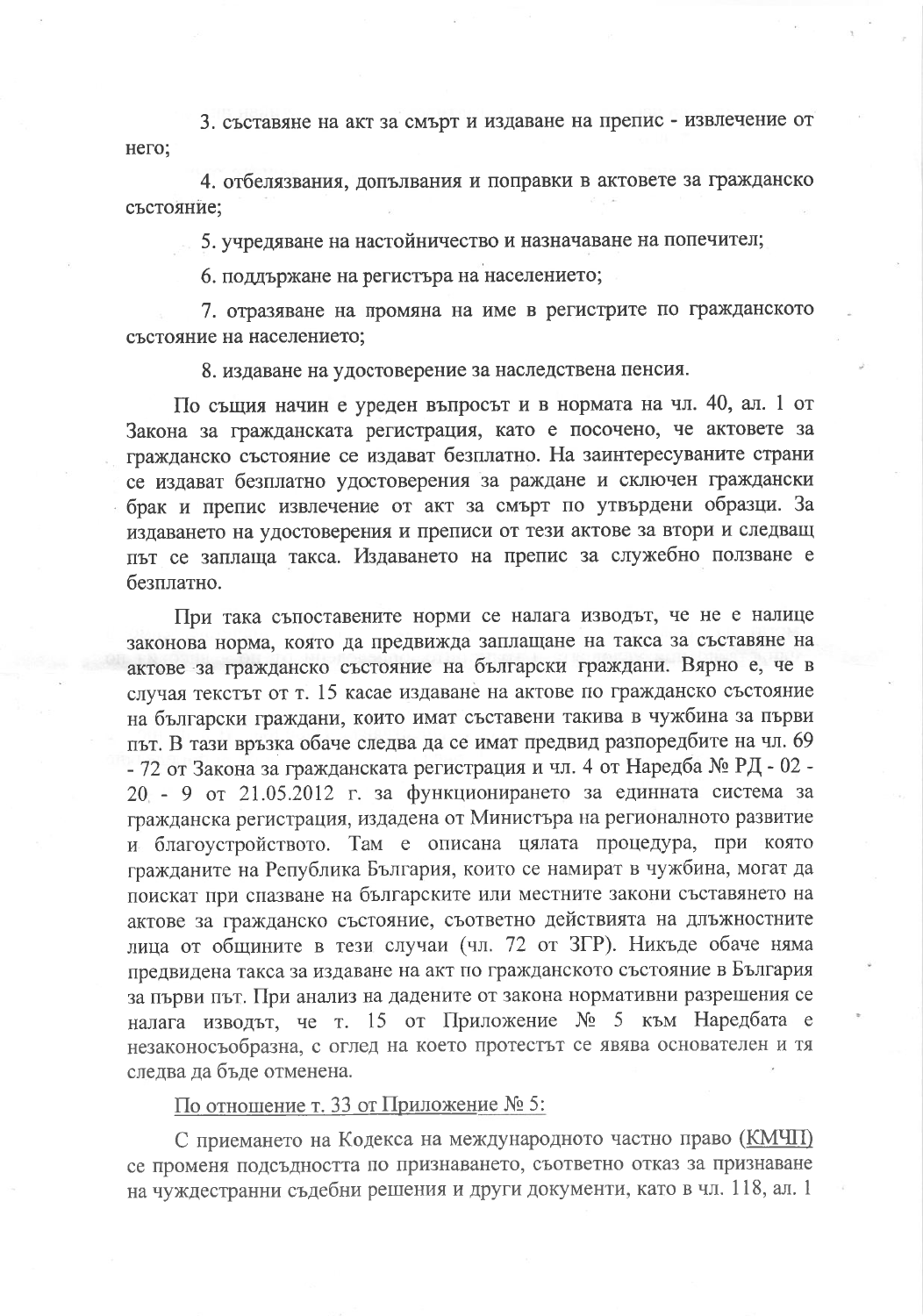на Кодекса "признаването на чуждестранното решение се извършва от органа, пред който то се представя", а съгласно, ал. 2 от КМЧП, едва при спор относно условията по признаване, може да се предяви установителен иск пред Софийски градски съд. С тази разпоредба общините са овластени да признават чуждестранни решения и други актове, без те да преминават през дотогавашната съдебна процедура, като с оглед възможните документи, които се представят пред тях, предметният обхват на дейността по признаване на чуждестранни документи от общините се свежда до свързани различни производства,  $\mathbf{c}$ дейностите  $\Pi$ O гражданската регистрация. Ha практика, въз основа на чуждестранни решения служителите  $\overline{B}$ отделните служби гражданска  $\Pi$ O регистрация (ЕСГРАОН/ГРАО) на общинските администрации отразяват промените в гражданското състояние на лицата в регистрите по гражданско състояние и регистрите на населението. Това са решения по дела за: прекратяване на брак (за развод, за унищожаване на брака, за обявяване нищожност на брака); промяна на име; за установяване или оспорване на произход; допускане на осиновяване, за прекратяване или унищожаване на осиновяването; за ограничаване или лишаване от родителски права; други решения за промяна в гражданското състояние на лицата, за която законите на чуждата държава предвиждат съдебен ред.

указание на Главна дирекция "Гражданска регистрация <sub>B</sub>  $\overline{M}$ административно обслужване на населението" към Министерство на регионалното развитие и благоустройството, е описано, че лицето, за което се отнася съответното решение, подава лично молба до кмета на общината по постоянния си адрес, с която иска признаване на решението. Молбата може да бъде подадена и от друго лице, изрично упълномощено за това. Към молбата се прилагат препис от съдебното решение, заверен от чуждестранния съд, който го е постановил, удостоверение от същия съд, че решението е влязло в сила, както и декларация с нотариална заверка на подписа на лицето, с която декларира, че са спазени условията посочени в чл. 117, т. т. 3 и 4 от Кодекса. Чуждестранните документи трябва да бъдат легализирани или снабдени с апостил, ако това е необходимо в зависимост от държавата, от която произхождат, да са снабдени с превод на български език, заверен от Министерство на външните работи. Така представените документи следва да бъдат прегледани от юриста на общината, който да прецени наличието на условията по чл. 117 от Кодекса и следва ли да бъде признато чуждестранното решение. Признаването на чуждестранно съдебно решение означава, че съответната община е приела, постановената с решението промяна в гражданското състояние на лицето и същата трябва да бъде отразена в регистрите по гражданско състояние и в регистрите на населението по реда, определен в Закона за гражданската регистрация. Длъжностното лице по гражданско състояние пристъпва към вписване на промяната в съответните регистри само след изричната резолюция на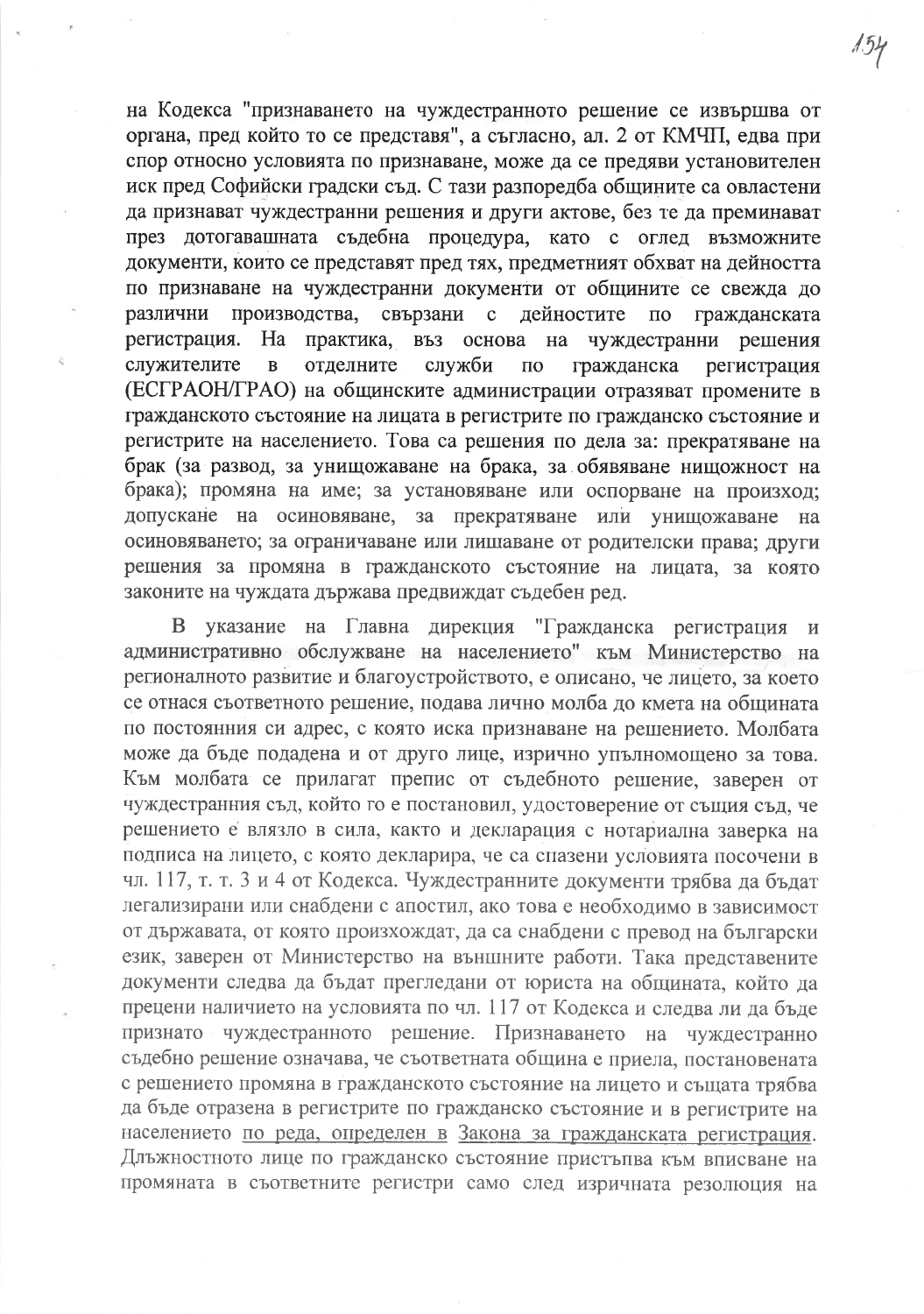кмета или юриста на общината, че решението се признава. При спор относно условията за признаване на чуждестранното решение се прави мотивиран писмен отказ, изготвен от юриста и подписан от кмета на общината. Този отказ е основание за предявяване на установителен иск пред СГС, съгласно чл. 118, ал. 2 от Кодекса. По своята правна същност, признаването на съдебен акт на чуждестранен съд обаче представлява декларативно по своя характер волеизявление на съответния орган по зачитане правните последици на този съдебен акт. То няма конститутивно представлява правопораждащ, правопогасяващ действие, He или правопрекратяващ юридически факт по отношение на произтичащите от самото съдебно решение права. В своето декларативно съдържание то включва единствено изявление за "зачитане на правните последици", съответно силата на пресъдено нещо при съдебно решение, както и на респ. конститутивно действие, което установителното, самият чуждестранен съдебен акт или друг документ има. С оглед така описания характер на признаването, се налага изводът, че се касае за разписано със закон правомощие, т.е. и задължение на органа, пред който се представя чуждестранния документ - съдебно решение или друг такъв, да признае неговите правни последици, преди те да бъдат отразени чрез вписване на промените в регистрите на населението. В този смисъл производството по признаване, макар и допълнително, в случаите, в които пред общинската администрация се представят актове, подлежащи на признаване по КМЧП, е част от процедурата по вписване на обстоятелствата във връзка с която сама по себе  $c<sub>M</sub>$ представлява гражданската регистрация, предоставяна от общината услуга, по чл. 110 от ЗМДТ. Дали да се проведе производство по признаване или не, не зависи от волята на лицето, поискало вписването, а органът е длъжен да я проведе, в случай че е представен чуждестранен документ, подлежащ на признаване. Без признаването на чуждестранното съдебно решение административният орган не може да извърши вписване на обстоятелства в регистъра по гражданско състояние - услуга, която му е поискана от лицето, а вписването, както вече беше посочено, е по реда на ЗГР.

Освен това, следва да се има предвид и разпоредбата на чл. 60, ал. 1 от Конституцията на Република България, съгласно която "гражданите са длъжни да плащат данъци и такси, установени със закон, съобразно техните доходи и имущество." В случая предвидената такса не е предвидена със закон, както се вижда от сторения анализ на действащите правни норми, поради което с оглед нарушаване на принципа на чл. 60, ал. 1 от Конституцията на законоустановеност на събираните от държавата и общините такси, оспорената подзаконова нормативна разпоредба се явява и противоконституционна.